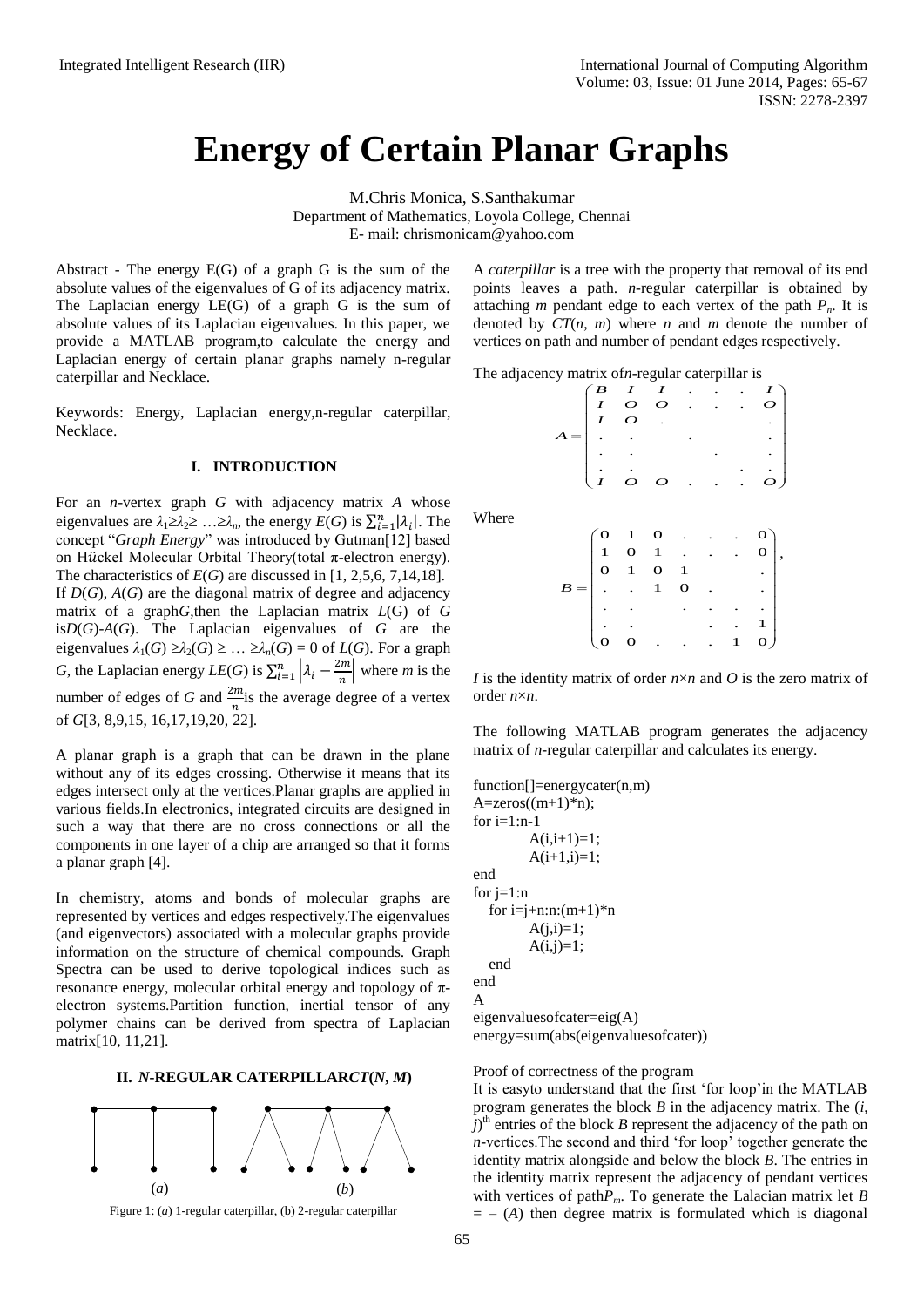matrix of *B*. For all *n*, the first entry  $B(1, 1)$  and  $n^{\text{th}}$  entry  $B(n, n)$ is taken as  $m+1$ . The remaining entries between  $B(2, 2)$  and  $B(n)$  $-1$ ,  $n-1$ ) to be  $m+2$  for all *n* and between  $B(n+1, n+1)$  and  $B((m+1)n, (m+1)n)$  to be 1. At the end, the required Laplacian matrix *B* is obtained.The following MATLAB program provides the Laplacian matrix and Laplacian energy of *n*regular caterpillar function[]=energylapcater(n,m)

 $A = zeros((m+1)*n);$ for  $i=1:n-1$  $A(i,i+1)=1$ ;  $A(i+1,i)=1;$ end for  $i=1:n$ for  $i=j+n:n:(m+1)*n$  $A(i,i)=1;$  $A(i,j)=1;$  end end A;  $B = -(A)$ ;  $B(1,1)=m+1;$  $B(n,n)=m+1;$ for  $i=2:n-1$  $B(i,i)=m+2;$ end for  $i=n+1:(m+1)*n$  $B(i,i)=1;$ end B eigenvaluesoflapcaterenergy=eig(B) Energy=sum(abs(eigenvaluesoflapcaterenergy))

# **III.**  $K_3^n$ -NECKLACE

Let  $P = v_1, v_2,...v_m$  be a path, for a graph $H_i, P \cup H_i$  has a cut vertex $v_i$ , *i* = 1, 2, ...m. Then the graph  $P \cup (\sum_{i=1}^{m} H_i)$  is called a *necklace*. If each  $H_i$  is isomorphic to a complete graph  $K_3$  then it is called  $K_3^n$ -necklace, where *n* denotes multiplicity.



In general, the adjacency matrix of  $K_3^n$  is

$$
A = \begin{pmatrix} B & C & O & \cdot & \cdot & O \\ C & B & C & O & \cdot & \cdot \\ O & C & B & C & O & \cdot \\ \cdot & O & C & \cdot & \cdot & \cdot & \cdot \\ \cdot & \cdot & \cdot & \cdot & \cdot & \cdot & \cdot \\ O & \cdot & \cdot & \cdot & \cdot & \cdot & \cdot \\ O & \cdot & \cdot & \cdot & \cdot & \cdot & \cdot \\ O & \cdot & \cdot & \cdot & \cdot & \cdot & \cdot \\ O & \cdot & \cdot & \cdot & \cdot & \cdot & \cdot \\ O & \cdot & \cdot & \cdot & \cdot & \cdot & \cdot \\ O & \cdot & \cdot & \cdot & \cdot & \cdot & \cdot \\ O & \cdot & \cdot & \cdot & \cdot & \cdot & \cdot \\ O & \cdot & \cdot & \cdot & \cdot & \cdot & \cdot \\ O & \cdot & \cdot & \cdot & \cdot & \cdot & \cdot \\ O & \cdot & \cdot & \cdot & \cdot & \cdot & \cdot \\ O & \cdot & \cdot & \cdot & \cdot & \cdot & \cdot \\ O & \cdot & \cdot & \cdot & \cdot & \cdot & \cdot \\ O & \cdot & \cdot & \cdot & \cdot & \cdot & \cdot \\ O & \cdot & \cdot & \cdot & \cdot & \cdot & \cdot \\ O & \cdot & \cdot & \cdot & \cdot & \cdot & \cdot \\ O & \cdot & \cdot & \cdot & \cdot & \cdot & \cdot \\ O & \cdot & \cdot & \cdot & \cdot & \cdot & \cdot \\ O & \cdot & \cdot & \cdot & \cdot & \cdot & \cdot \\ O & \cdot & \cdot & \cdot & \cdot & \cdot & \cdot \\ O & \cdot & \cdot & \cdot & \cdot & \cdot & \cdot \\ O & \cdot & \cdot & \cdot & \cdot & \cdot & \cdot \\ O & \cdot & \cdot & \cdot & \cdot & \cdot & \cdot \\ O & \cdot & \cdot & \cdot & \cdot & \cdot & \cdot \\ O & \cdot & \cdot & \cdot & \cdot & \cdot & \cdot \\ O & \cdot & \cdot & \cdot & \cdot & \cdot & \cdot \\ O & \cdot & \cdot & \cdot & \cdot & \cdot & \cdot \\ O & \cdot & \cdot & \cdot & \cdot & \cdot & \cdot \\ O & \cdot & \cdot & \cdot & \cdot & \cdot & \cdot \\ O & \cdot & \cdot & \cdot & \cdot & \cdot & \cdot \\ O & \cdot & \cdot & \cdot & \cdot & \cdot & \cdot \\ O & \cdot & \cdot & \cdot & \cdot & \cdot & \cdot \\ O & \cdot & \cdot & \cdot & \cdot & \cdot & \cdot \\ O & \cdot & \cdot & \cdot & \cdot & \cdot & \cdot \\ O & \cdot & \cdot & \cdot
$$

and *O* is the zero matrix of order 3×3.

The following MATLAB program gives the adjacency matrix of necklace and calculates its energy.

function[]=energyneck(n)  $A = zeros(3*n);$ for  $i=1:3*n-1$  $A(i,i+1)=1;$  $A(i+1,i)=1;$ end for  $i=1:n-1$  $A(3+(i-1)*3,4+(i-1)*3)=0$ ;  $A(4+(i-1)*3,3+(i-1)*3)=0;$ end for  $i=1:n$  $A(1+(i-1)*3,3+(i-1)*3)=1$ ;  $A(3+(i-1)*3,1+(i-1)*3)=1;$ end for  $i=1:n-1$  $A(1+(i-1)*3,4+(i-1)*3)=1;$  $A(4+(i-1)*3,1+(i-1)*3)=1;$ End Aeigenvaluesofenergyneck=eig(A) Energy=sum(abs(eigenvaluesofenergyneck))

The following MATLAB program generates the Laplacian matrix and Laplacian energy of  $K_3$  neclace.

function[]=energylapneck(n)  $A = zeros(3*n);$ for  $i=1:3*n-1$  $A(i,i+1)=1;$  $A(i+1,i)=1;$ end for  $i=1:n-1$  $A(3+(i-1)*3,4+(i-1)*3)=0;$  $A(4+(i-1)*3,3+(i-1)*3)=0;$ end for  $i=1:n$  $A(1+(i-1)*3,3+(i-1)*3)=1;$  $A(3+(i-1)*3,1+(i-1)*3)=1;$ end for  $i=1:n-1$  $A(1+(i-1)*3,4+(i-1)*3)=1;$ A(4+(i-1)\*3,1+(i-1)\*3)=1; end A;  $B = -(A)$ for  $i=1:3*n$  $B(i,i)=2;$ end for  $i=1:n-2$  $B(4+(i-1)*3,4+(i-1)*3)=4;$ end  $B(1,1)=3;$  $B(4+(n-2)*3,4+(n-2)*3)=3;$ B eigenvaluesofenergylapneck=eig(B)